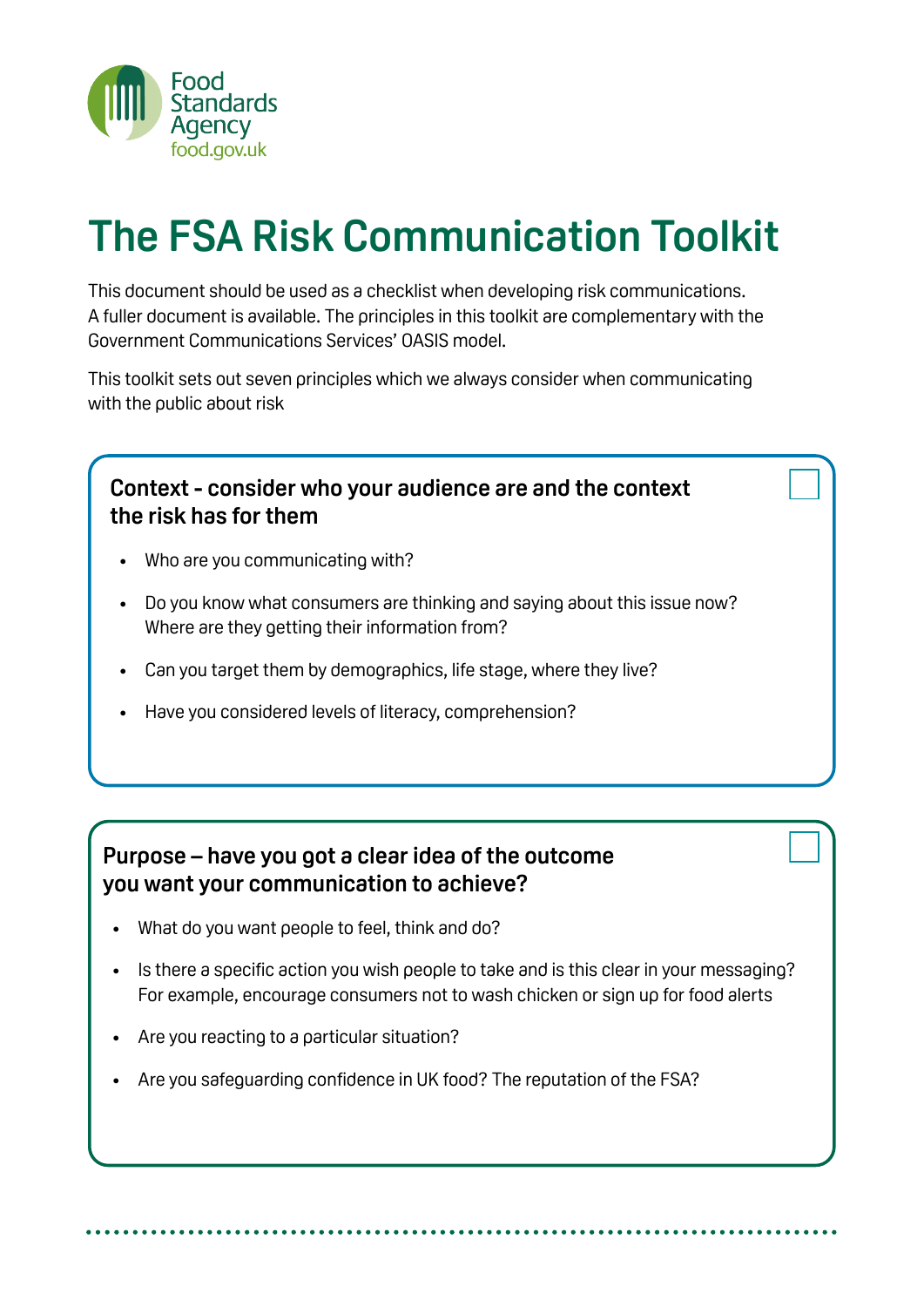## **Control - managing the situation (including the narrative) as much as possible means you can influence how things go**

- Do you need to understand more about the risk?
- Have you tested your communication with the target audience?
- Have you thought about sequencing, the right order of messages and how you might back them up on other channels?
- Have you thought about the impact of timing?
- Do you know what questions you might be asked?

#### **Transparency - be open and honest in all communications, even if uncertain**

- Have you presented the evidence behind decisions?
- Have you set out the facts? What we are doing to gather more information?
- Have you acknowledged when and if advice or evidence changed and why?
- Are you being clear about both the risk and how certain you are about the risk?

#### **Presentation - consider the language, format and type of data you use to express the risk. The way you provide information can affect how it is perceived**

- Quantitative data when you describe the risk and uncertainty using numbers (e.g. using percentages or frequencies). Too much quantitative information can be overwhelming
- Qualitative data when you use words (e.g. high, medium low) to describe the risk and uncertainty. Can be easily interpreted in different ways
- Framing presenting the risk using expressions of probability
- Visuals present risk using illustrations (graphs, pie charts etc). Can be emotive and engaging but need to be clear, relevant and not too complex